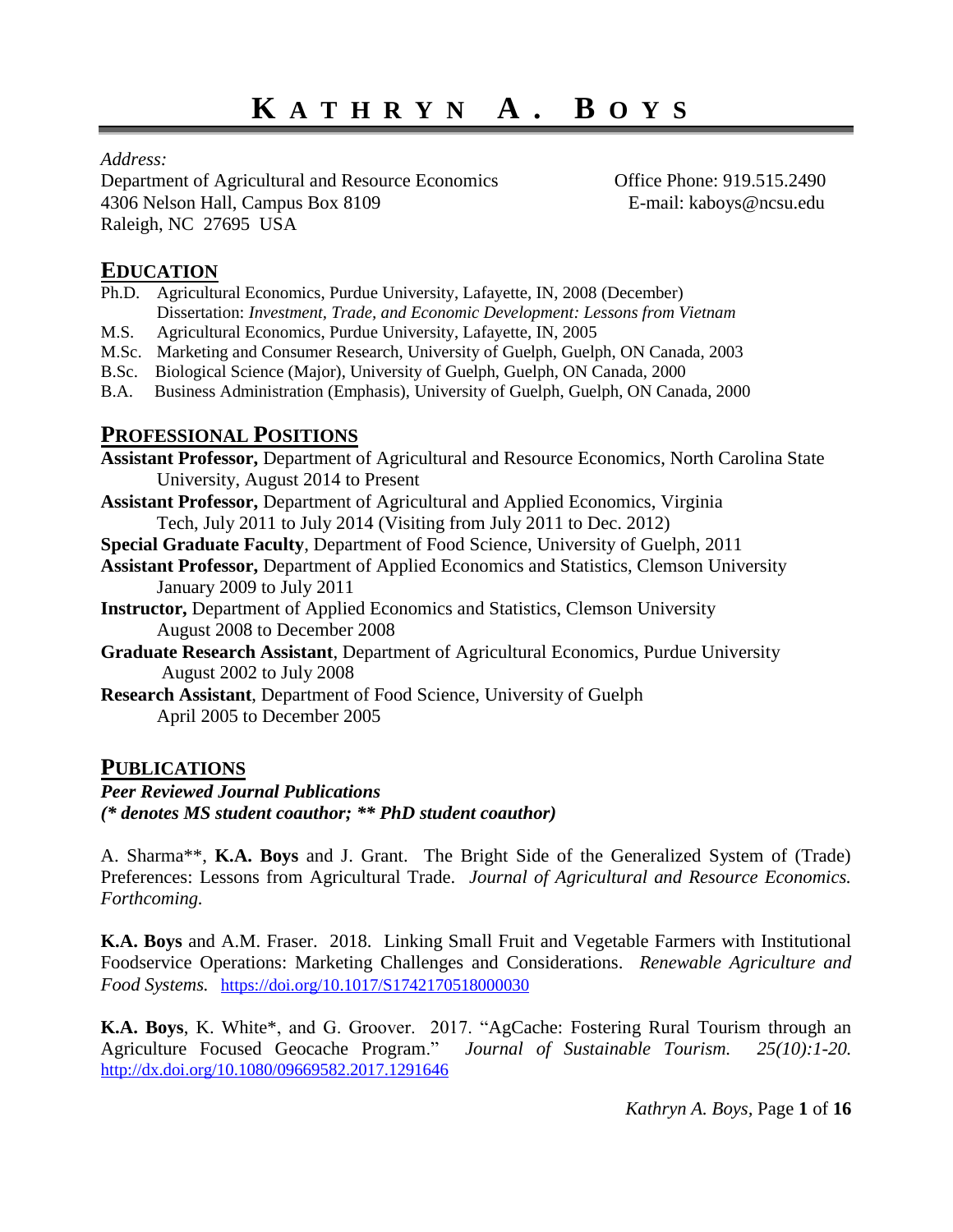Wilcock, A. and **K.A. Boys**. 2017. "Improving Quality Management: ISO 9001 Benefits for Agrifood Firms." *Journal of Agribusiness in Developing and Emerging Economies. 7(1): 2-20.* <https://doi.org/10.1108/JADEE-12-2014-0046>

*Recognition:*

 *Journal of Agribusiness in Developing and Emerging Economies*, Highly Commended Paper Award for 2017

D. Willis, C. Carpio, and **K.A. Boys**. 2016. "Supporting Local Food System Development Through Food Price Premium Donations: A Policy Proposal." *Journal of Agricultural and Applied Economics.*  48(2): 192-217. <https://doi.org/10.1017/aae.2016.10>

Caffarelli, P.\*, G. Ferreira, G. Groover, and **K.A. Boys**. 2016. "Grain Consumption and Production in Virginia: A Trend and Spatial Examination." *Agricultural Sciences.* 7(4): 250-269. <http://dx.doi.org/10.4236/as.2016.74025>

**Boys, K.A.**, M. Ollinger, and L. Geyer. 2015. The Food Safety Modernization Act: Implications for U.S. Small Scale Farms. *American Journal of Law and Medicine*. 41(2-3):395-405. <https://doi.org/10.1177/0098858815591524>

Espey, M. and **K.A. Boys**. 2015. Alignment of Effort: Recruitment into Undergraduate Agricultural and Applied Economics Programs. *Journal of Agricultural and Applied Economics.* 47(3): 382-410. <https://doi.org/10.1017/aae.2017.36>

Hughes, D. and **K.A. Boys**. 2015. What We Know and Don't Know About the Economic Development Benefits of Local Food Systems. *Choices*. 30(1): 1-6.

Hughes, D., H. Chrissy, and **K.A. Boys**. 2014. Limehouse Produce: A Unique Wholesaler of Locally Sourced Produce. *Journal of Food Distribution Research.* 45(3): 58-47.

Boys, K.A. and A. Wilcock. 2014. Improving Integration of Human Resources into Quality Management System Standards. *International Journal of Quality & Reliability Management (IJQRM). 31(7): 738-750. (Lead Article)* <https://doi.org/10.1108/IJQRM-07-2012-0107>

### *Recognition:*

**IJQRM, Highly Commended Paper Award for 2014** 

**Boys, K.A.**, D. Willis, and C. Carpio. 2014. Consumer Willingness to Pay for Organically and Locally Grown Produce on Dominica: Insights into the Potential for an "Organic Island". *Environment, Development and Sustainability.* 16(3): 595-617. [https://doi.org/10.1007/s10668-013-](https://doi.org/10.1007/s10668-013-9496-3) [9496-3](https://doi.org/10.1007/s10668-013-9496-3) 

Wilcock, A. and **K.A. Boys**. 2014. Reduce Product Counterfeiting: An Integrated Approach. *Business Horizons.* 57(2): 279-288.

**Boys, K.A.** and D. Hughes. 2013. A Regional Economics Based Research Agenda for Local Food Systems. *Journal of Agriculture, Food Systems, and Community Development.* 3(4):145-150. <http://dx.doi.org/10.5304/jafscd.2013.034.012>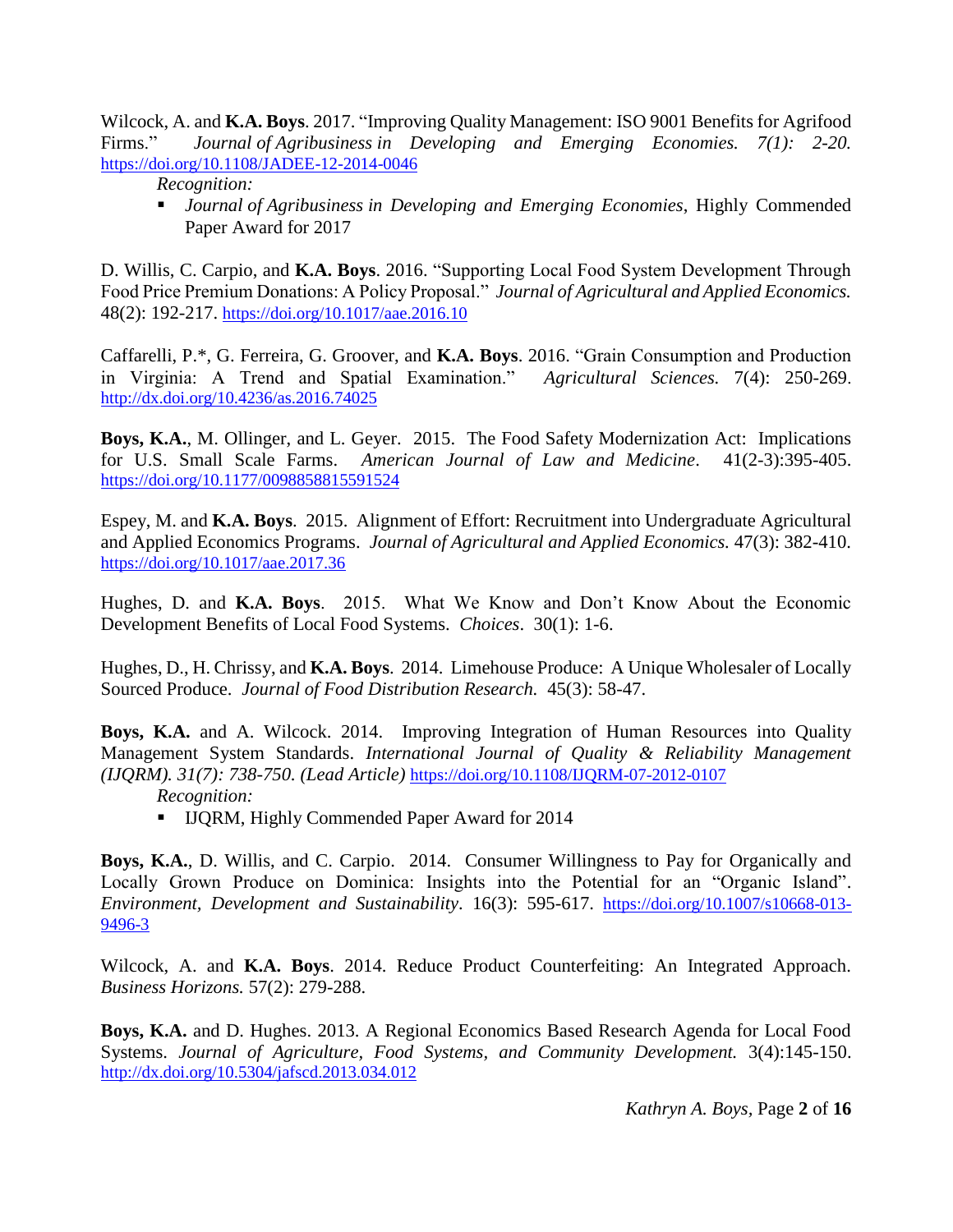**Boys, K.A.** 2013. Food Product Liability Insurance: Implications for the Marketing of Specialty Crops, *Choices 28(4): 1-5.* 

Grant, J.H. and **K.A. Boys**. 2012. "Agricultural Trade and the GATT/WTO: Does Membership Make a Difference?" *American Journal of Agricultural Economics* 94(1): 1-24. *(Lead Article) Reprinted In:*

> Anderson, K. (Ed.) 2014. Measuring WTO's Contributions to Global Economic Welfare. "Chapter 23: Agricultural Trade and the GATT/WTO: Does Membership Make a Difference." Edward Elgar Publishing. Cheltenham, Glos UK.

*Recognitions:*

- EAEA, Distinguished Policy Contribution Award for 2012
- AAEA, Honorable Mention, Outstanding AJAE Article Award

Grant, J.H., and **K.A. Boys**. 2011. "On the Road to Doha: How the WTO has Liberalized Agricultural Trade," *Foreign Policy (Online)*, (April) 01-08.

Moussa, B., J. Lowenberg-DeBoer, J. Fulton, and **K.A. Boys**. 2011. "The Economic Impact of Cowpea Research in West and Central Africa: A Regional Impact Assessment of Improved Cowpea Storage Technologies." *Journal of Stored Products Research* 47(3): 147-156. <https://doi.org/10.1016/j.jspr.2011.02.001>

*Articles highlighting results from this publication:*

 "Farmers in West and Central Africa obtain economic benefits from enhanced cowpea storage technologies." Pulse CRSP Impact Assessment – Research Brief, No. 3, 2012

**Boys, K.A.**, N. Li, P.V. Preckel, A.P. Schinckel, and K.A. Foster. 2007. "Economic Replacement of a Heterogeneous Herd." *American Journal of Agricultural Economics* 89(1): 24-35.

**Boys, K.A.**, M. Faye, J. Fulton, J. Lowenberg-DeBoer. 2007. "The Economic Impact of Cowpea Storage Research in Senegal: An Ex-Post Analysis with Disadoption." *Agricultural Economics* 36(3):363-375.

*Articles highlighting results from this publication:*

 Appiah, B. "Post-harvest technologies pay off for cowpeas." Science and Development Network. August 17, 2011.

Wilcock, A., S. Karapetrovic, **K.A. Boys**, P. Piche. 2006. "Use of ISO 9004:2000 and other Business Excellence Tools in Canada." *International Journal of Quality and Reliability Management.* 23(7): 828-846. <http://dx.doi.org/10.1108/02656710610679833>

**Boys, K.A.**, A. Wilcock, S. Karapetrovic, and M. Aung. 2005. "Excellence Programs: A Canadian Perspective." *Measuring Business Excellence.* 9(4): 4-15.

**Boys, K.A.**, S. Karapetrovic, A. Wilcock. 2004. "Is ISO 9004 a Path the Business Excellence? Opinions of Canadian standards experts." *International Journal of Quality and Reliability Management* 21(8): 841-860*.*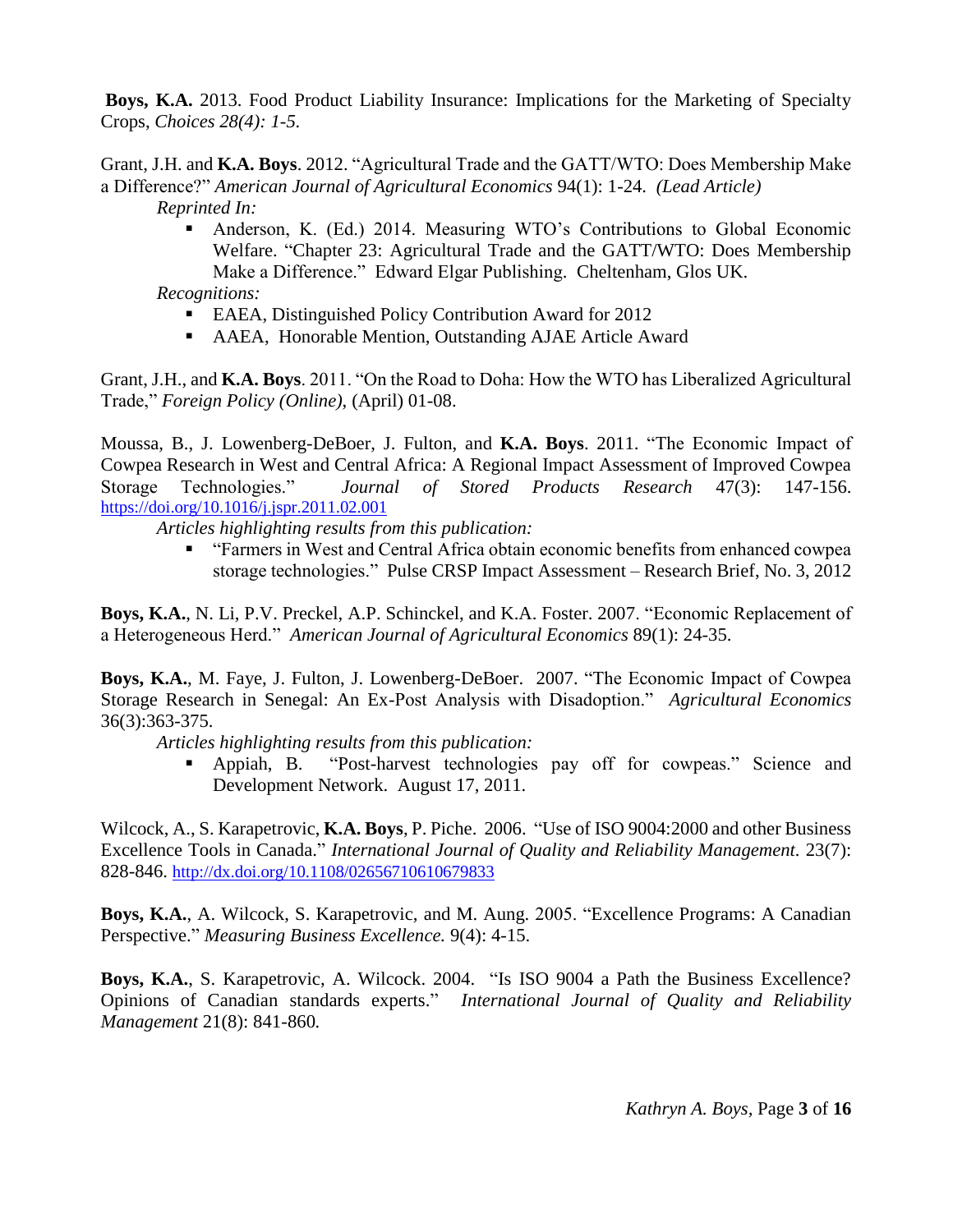### *Book Chapters*

Wang, X., **K.A. Boys** and N. Hooker. Organic Innovation: The Growing Importance of Private Label Products in the U.S. Chapter in J. Byrom and D. Medway (Eds.) *Case Studies in Food Retailing and Distribution*. Elsevier. *Forthcoming*.

**Boys, K.A.** and S. Blank. 2016. "The Evolution of Local Foods: A Retrospective and Prospective Consideration," Chapter 2 in M. Lang and J. Stanton (eds.) *The Meaning of Local Foods: A Food Marketing Management Perspective*, The Institute of Food Product Marketing, Philadelphia, PA.

### *Reports*

Caffarelli, P.\*, G. Ferreira, G. Groover and K. Boys. 2014. *Grain and Soybean Production and Storage in Virginia: A Summary and Spatial Examination*. Virginia Cooperative Extension, Publication AAEC-60P.

Hughes, D.W., D. Swindall\*, K.A. Boys, A. Fraser, and S. Barefoot. 2012. "Kitchen Incubator Feasibility Study for the Columbia, S.C. Area" Prepared for: South Carolina Department of Agriculture Specialty Crop Block Grant Program State Plan Agreement 12-25-B-1093.

Hughes, D.W., D. Swindall.\*, O. Isengildina, K.A. Boys, B. Landford, S. Macdonald, M. Harper. 2011. "Barnwell County: Agribusiness Strategic Plan with an Emphasis on Industrial Park Development." UCED Research Report 2011-03. University Center for Economic Development & Clemson Institute for Economic and Community Development, Clemson University, Report Prepared for: Barnwell County Economic Development Commission and the Lower Savannah Council of Governments.

Boys, K.A., J. Fulton, M. Faye, J. Lowenberg-DeBoer. 2004. Adoption and the Economic Impact Implications of Storage Technology and Improved Cowpea Varieties in the North Central Peanut Basin of Senegal. Prepared for: Bean/Cowpea Collaborative Research Support Program (CRSP).

## *Refereed Conference Proceedings*

Kanieski da Silva, B., K.A. Boys and F.W. Cubbage. 2016. The Impacts of Forest Certification on International Trade of Forest Products. In: Frey, Gregory E. and Nepal, Prakash, (Eds.) Forest economics and policy in a changing environment: how market, policy, and climate transformations affect forests—Proceedings of the 2016 Meeting of the International Society of Forest Resource Economics. e-Gen. Tech. Rep. SRS-218. Asheville, NC: U.S. Department of Agriculture Forest Service, Southern Research Station. 154 p.

Boys, K. and N. Hooker. 2015. Export Opportunities and Import Competition: Improving the Understanding of International Markets for U.S. Organic Farm and Processed Products. Proceedings of the Organic Agriculture Research Symposium 2015.

Lowenberg-DeBoer, J., J. Fulton, M. Faye, K. Boys and M. Bokar. 2005. Impact of CRSP Cowpea Storage Technologies. *Proceedings of the Bean/Cowpea CRSP All Researchers Meeting*, Dakar Senegal. September.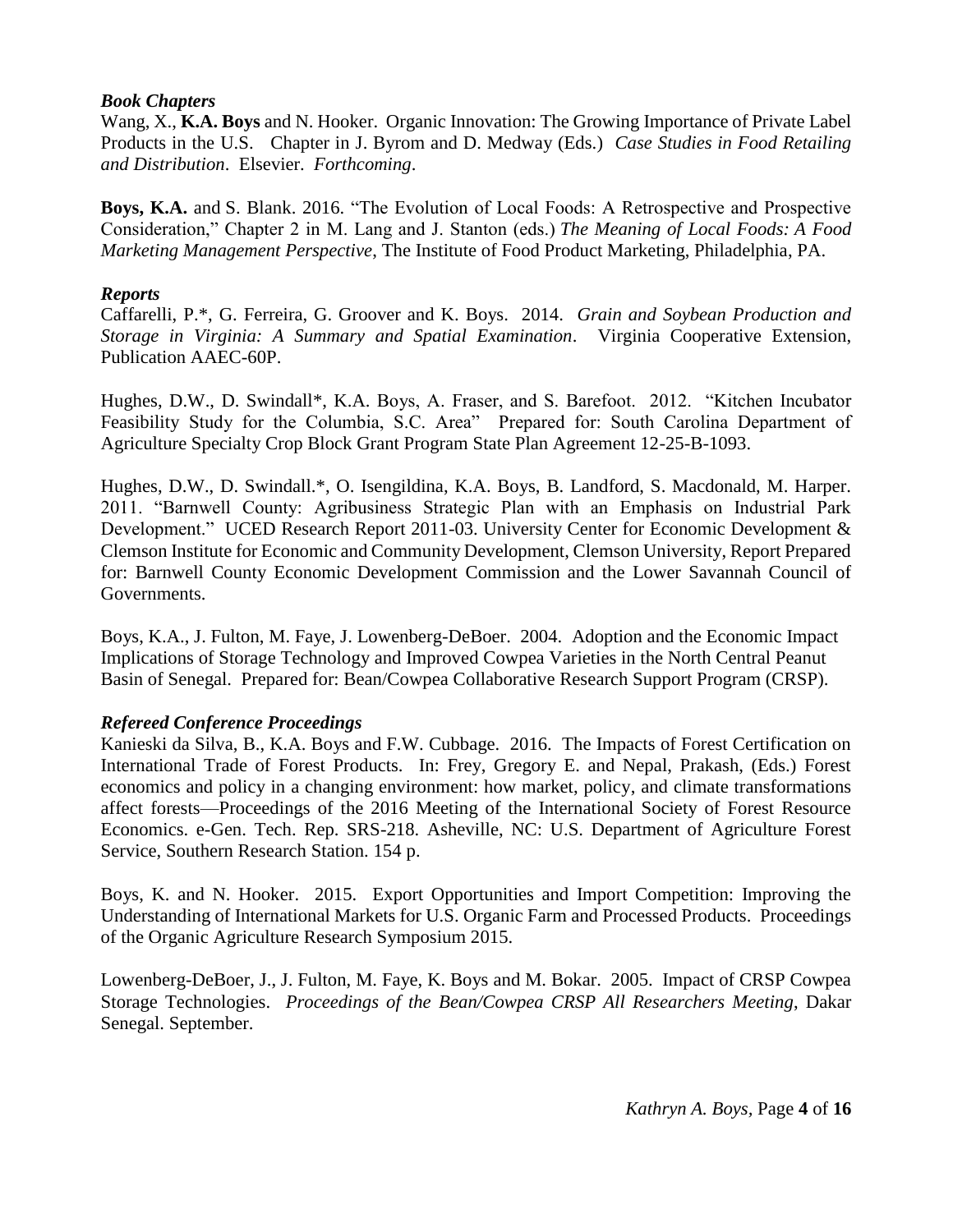A. Wilcock, S. Karapetrovic, K.A. Boys and P. Piche. 2004. "Towards Business Excellence: The Case of ISO 9004 in Canada", *Proceedings of the 9<sup>th</sup> International Conference on ISO 9000 & TQM*, Bangkok, Thailand, pp. 50-58.

A. Wilcock, S. Karapetrovic, K.A. Boys and P. Piche. 2004. "Business Excellence in Canada: A Survey", *Proceedings of the 10th International Conference on Productivity and Quality Research*, Miami, Florida, Chapter 35-1.

### *Selected/Invited Presentations and Posters*

*(* †*Presenting Author; \* MS student coauthor; \*\* PhD student coauthor)* 

Bloom, D.†, R. Dunning, K.A. Boys, R. Shisler, C. Stover, D. Yates. 2018. Local Food Procurement in Farm to Early Child Care and Education Programs: Analyzing Market Potential. Presentation to the 2018 FDRS Annual Conference, Arlington, VA. September 14-18, 2018.

K.A. Boys†. 2018. Food Fraud and International Trade. Presentation to the 2018 AAEA Annual Meeting, Washington, DC, August 5-7, 2018.

Lee, D.†\*\*, and K.A. Boys. 2018. Market Incentives for Safe Foods: An Examination of the Effect of Food Recalls on Firms' Stock Prices. Poster presented to the 2018 AAEA Annual Meeting, Washington, DC, August 5-7, 2018.

Bloom, D†., R. Dunning, K.A. Boys, R. Shisler, D. Yates. 2018. Local Food Procurement in Farm to Early Child Care and Education Programs: Analyzing Innovative Models for Farmer Profitability. 81<sup>st</sup> Annual Meeting of the Rural Sociological Society, July 27-30, Portland, OR.

Dunning, R†., L. Johnson, K. Boys, D. Bloom., M. Boyette, N. Creamer. 2017. Whole Crop Harvest: Increasing Farmer Returns and Reducing Food Waste. 2017 National Value-Added Agriculture Conference. Little Rock, AR, November 14-16, 2017.

Wang, X., N. Hooker<sup>†</sup>, K.A. Boys. 2017. It's OK – Its Organic! Hedonic Analysis of Snacks. Presentation to the 2017 AAEA Annual Meeting, Chicago, July 30-Augest 1, 2017.

Rizwan, N.\*† and K.A. Boys. 2017. Are Remittances Infectious? Evidence of Remittances Causing Dutch Disease. Presentation to the 2017 AAEA Annual Meeting, Chicago, July 30-Augest 1, 2017.

Boys, K.A.† 2017. Public Health Consequences of Management Failures: Detection, Incidence, and Mitigation of Fraud in Food Supply Chains. Presentation to the 2017 AAEA Annual Meeting, Chicago, July 30-Augest 1, 2017.

Caswell, J.A., K.A. Boys, A.A. Danilow\*, K.E. Lynch\*†. 2017. Food Certification Industry Capacity and Ability to Comply with FSMA Final Rule on Accredited Third-Party Certification. Presentation to the 2017 AAEA Annual Meeting, Chicago, July 30-Augest 1, 2017.

Kanieski, B.†\*\* and K.A. Boys. "Forest Stewardship Standards: Voluntary Governance as a Trade Facilitation Strategy?

*Kathryn A. Boys,* Page **5** of **16**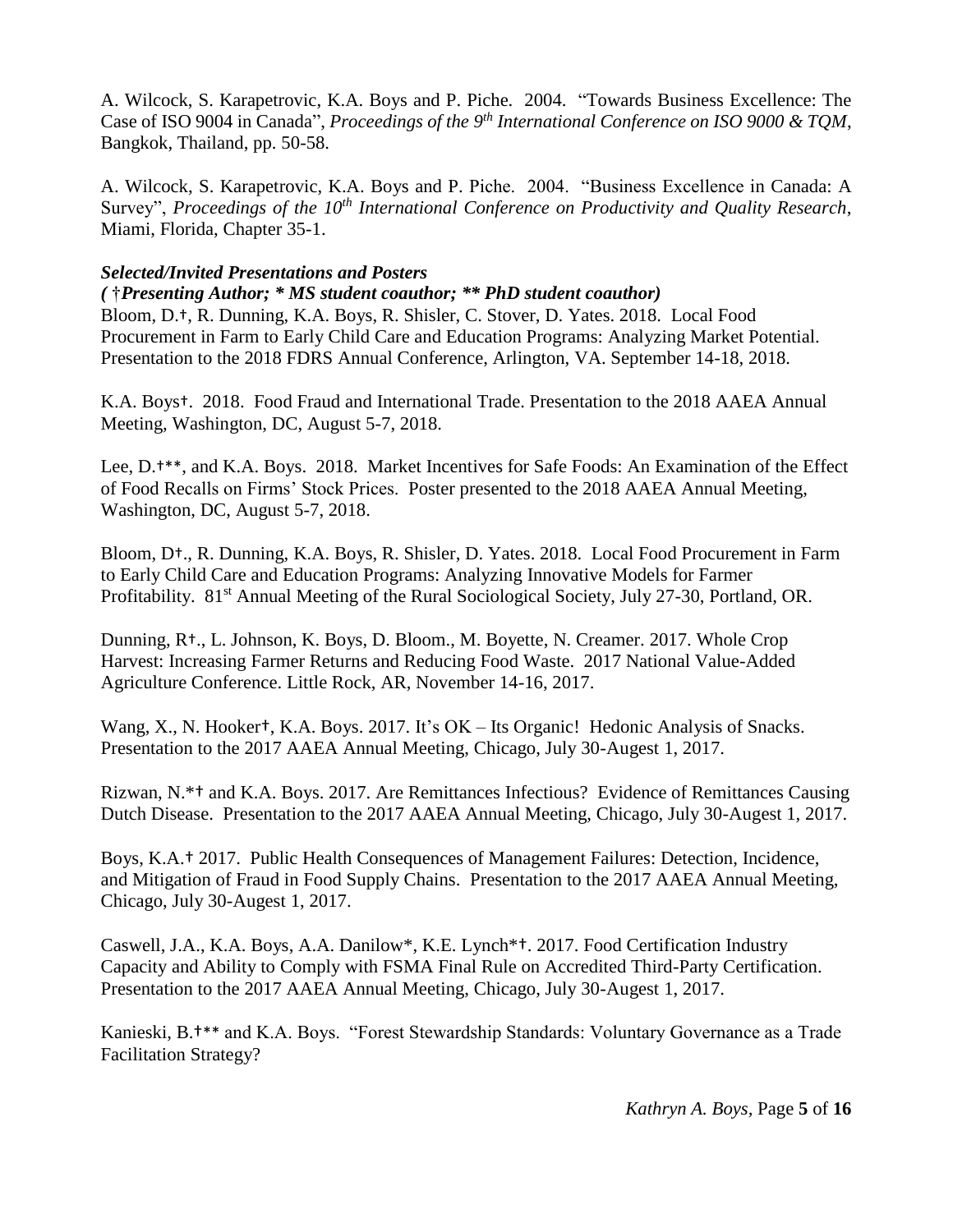- **Presented at the 2016 Meeting of the International Society of Forest Resource** Economists (ISFRE).
- Presented at the 2016 AAEA Annual Meeting, Boston, MA, July 31-August 2.

Kandilov, I.T.†, and K.A. Boys. "Strategic Acquisitions: Determinants of Chinese Outward Direct Investment in the Agrifood Industry." Presentation to the 2016 AAEA Annual Meeting, Boston, MA, July 31-August 2.

Hughes, D.W.†, D.B. Willis, and K.A. Boys. "Evaluating the determinants of self-employed income across regional economies: An initial assessment." Presentation at the Western Regional Science Association, 55<sup>th</sup> Annual Meeting, Big Island, Hawaii, February 14-17, 2016.

Boys, K.A., J.A. Caswell, and S.A. Hoffmann†. "Use of internet data to evaluate capacity in the global food safety certification industry." Presentation at the 2015 Annual Meeting of the Society for Risk Analysis, Arlington, VA, December 6-10.

Kandilov, I.†, and K.A. Boys. "The Determinants of Chinese Outward Direct Investment in the Agrifood Industry. Presentations to:

- Annual Meeting of the International Agricultural Trade Research Consortium (IATRC), Clearwater, FL, December 13-15, 2015.
- USDA-ERS, Markets & Trade Division, October 29, 2015.

Boys, K.A.†, O. Mahndu\*, and M. Ollinger. "Examining Jury Decisions and Awards in Foodborne Illness Lawsuits." Presentation to the 2015 Annual conference of the Food Distribution Research Society, Philadelphia, PA, October 9-13.

Grant, J†. and K. Boys. "The GATT/WTO Trade Effect 20 Years Later: A Critical Review and New Insights." Presentation at the 2015 Agricultural & Applied Economics Association and Western Agricultural Economics Association Annual Meeting, San Francisco, CA, July 26-28.

Boys, K†, J. Caswell, and S. Hoffmann. "Foreign Supplier Verification Requirements: FSMA's Long Reach into International Food Markets." Presentation at the 2015 Agricultural & Applied Economics Association and Western Agricultural Economics Association Annual Meeting, San Francisco, CA, July 26-28.

Boys, K<sup>+</sup>, J. Caswell, S. Hoffmann and <u>S. Colarusso</u>. "The Business of Safe Food: An Assessment of the Global Food Safety Certification Industry." Presentation at the 2015 Agricultural & Applied Economics Association and Western Agricultural Economics Association Annual Meeting, San Francisco, CA, July 26-28.

Sharma, A.†\*\*, Grant, J. and K. Boys. "Truly Preferential Treatment? Reconsidering the Generalized System of (Trade) Preferences." Presented at the Agricultural and Applied Economics Association Annual Meeting, San Francisco, CA, July 26-28 2015.

Barrowclough, M.<sup>†\*\*</sup>, K. Boys, and C. Carpio. "An Evaluation of Firm and Contract Characteristics Valued by Supply Chain Partners in Specialty Crop Marketing Channels"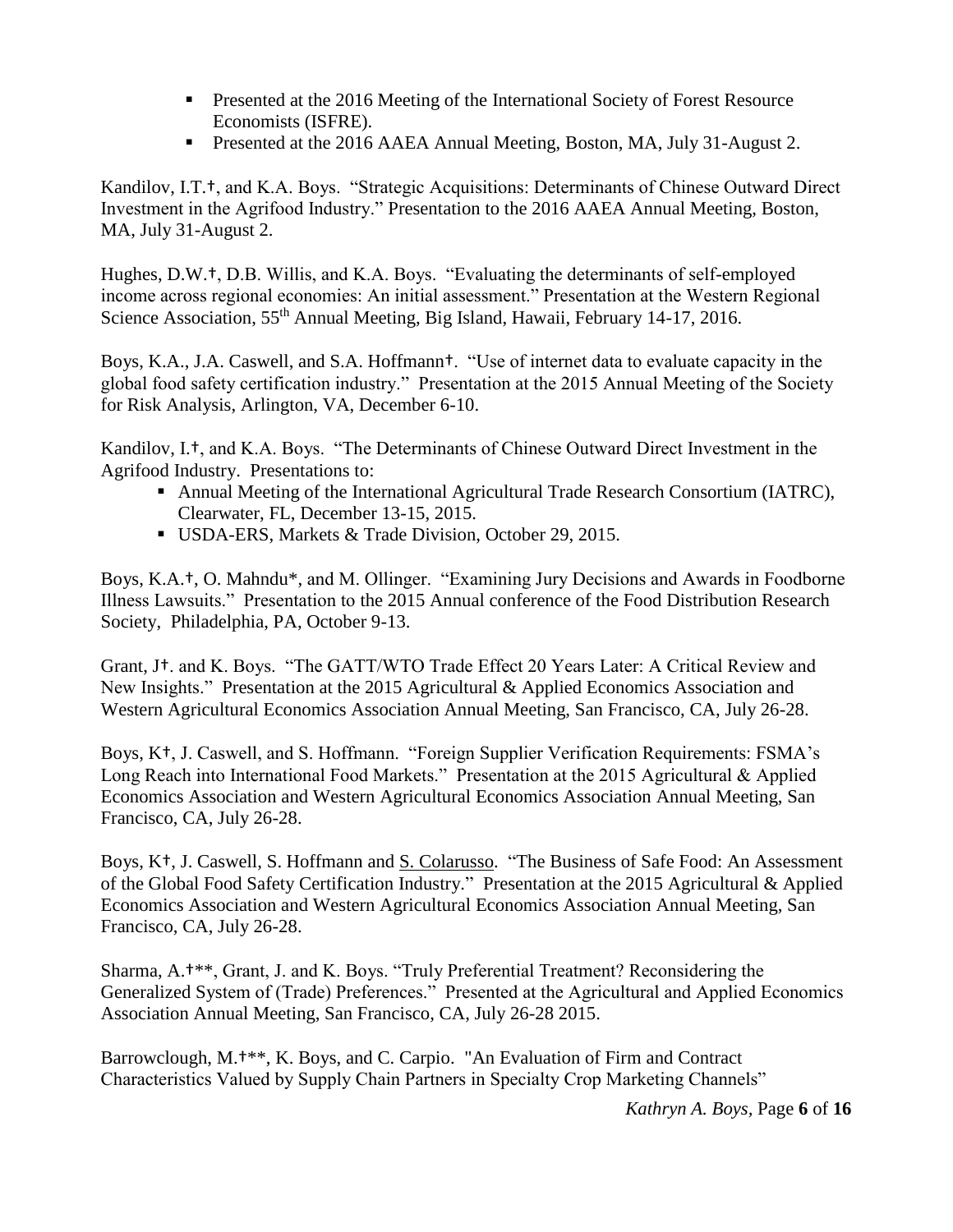Presentation at the 2015 Agricultural & Applied Economics Association and Western Agricultural Economics Association Annual Meeting, San Francisco, CA, July 26-28.

Mahdu, O.†\*, K. Boys, M. Ollinger, and L. Geyer. "Penalties for Foodborne Illness: Jury Decisions and Awards in Foodborne Illness Lawsuits." Presentation at the 2015 Agricultural & Applied Economics Association and Western Agricultural Economics Association Annual Meeting, San Francisco, CA, July 26-28.

Hughes, D.W.<sup>†</sup>, D. Lambert, and K.A. Boys. 2015. "Assessing possible interactions between social capital and local food systems. Paper presented to the Southern Regional Science Association. Mobile, AL, March 26-28, 2015.

Boys, K.<sup>†</sup> and N. Hooker. 2015. "Export opportunities and import competition: Improving understanding of international markets for U.S. organic farm and processed products." Paper presented to the Organic Agriculture Research Symposium. La Crosse, WI. Feb 25-26, 2015.

Boys, K.<sup>†</sup>, L. Geyer, and M. Ollinger. 2015. "The Food Safety Modernization Act: Implications for Small-Scale Farms" Invited paper presented to the American Journal of Law and Medicine Symposium. Boston University School of Law. Boston, MA. Jan 30, 2015.

Hughes, D.W.<sup>†</sup>, H. Crissy, and K. Boys. 2014. "Limehouse Produce: Case Study of a Locally Owned Food Wholesaler." Paper Presented at the 16th Annual National Value Added Agriculture Conference. Baltimore, MD, May 13-15, 2014

Caswell,  $J^{\dagger}$  and K. Boys. 2014. A New Mix of Private and Public: How well might the U.S. Food Safety Modernization Act Work? Presentation at the Australian Agricultural and Resource Economics Society. February 4-7, Port Macquarie, Australia.

Boys, K.<sup>†</sup> and J. Grant. 2014. ISO 22000: A New Tool to Help Facilitate International Food Trade? Presented at the Annual Meeting of the Southern Agricultural Economics Association, Dallas TX, February 1-4, 2014.

Boys, K.<sup>†</sup> and P. Donovan. 2014. Local Food System Investment: A Proposal for a Novel and Targeted Approach. Presented at the Annual Meeting of the Southern Agricultural Economics Association, Dallas TX, February 1-4, 2014.

Hughes, D.W.<sup>†</sup> and K.A. Boys. 2013. Local Food Systems and Regional Economic Development. Presented at the North American Meetings of the Regional Science Association International (RSAI), Atlanta GA, November 13-16, 2013.

Vaiknoras, K.<sup>†\*\*</sup>, K.A. Boys, and P. Donovan. 2013. From Agriculture to Manufacturing and Back: Old Industrial Zones as Prospective Incubators for Local Food Systems. Paper presented at the Annual Meeting of the American Agricultural and Applied Economics Association, Washington, DC, August 4-6, 2013.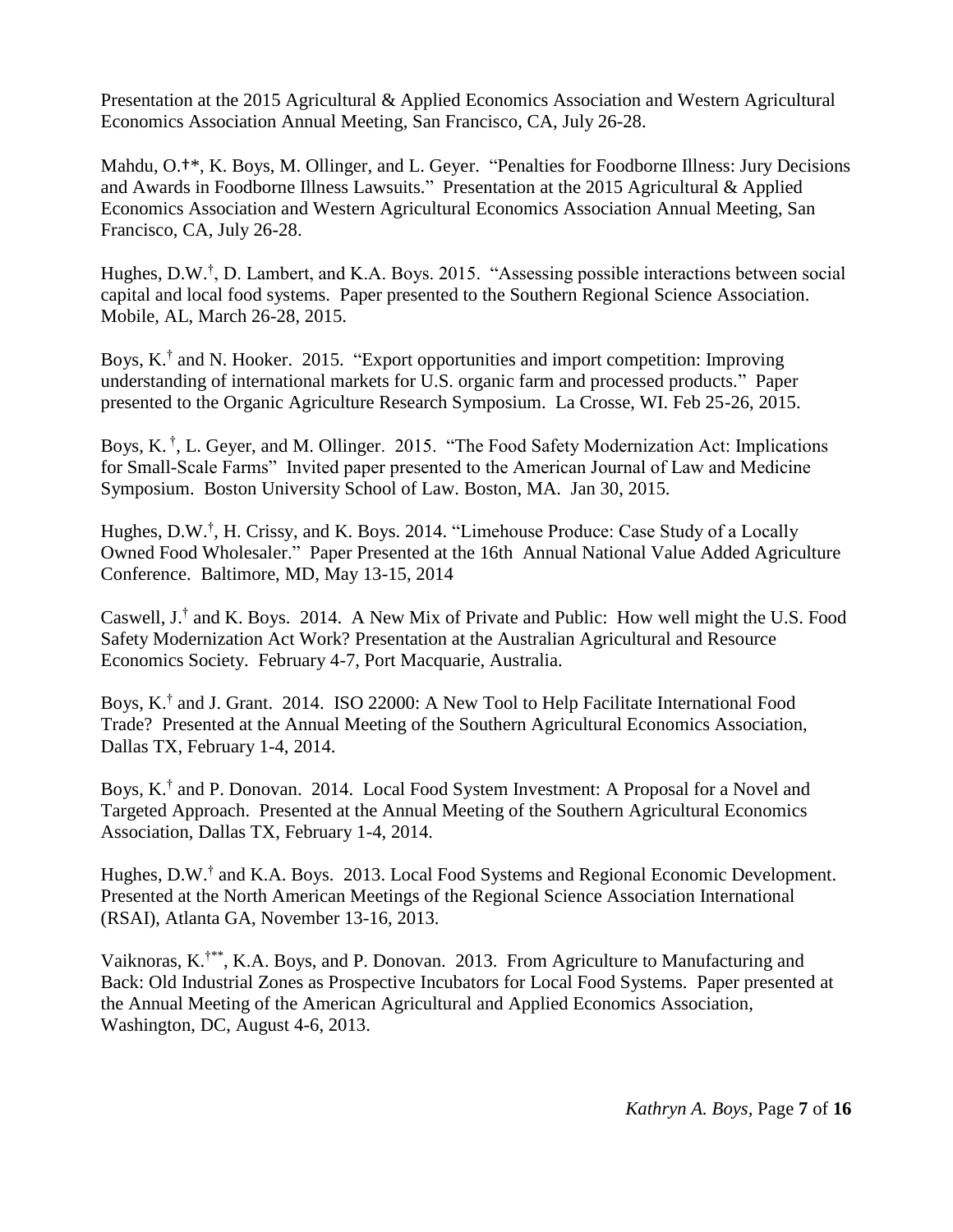Willis, D.B.<sup>†</sup>, C.E. Carpio, K.A. Boys, E.D. Young. "Consumer Willingness to Pay for Locally Grown Produce Designed to Support Local Food Banks to Enhance Locally Grown Producer Markets. Paper presented at the Annual Meeting of the American Agricultural and Applied Economics Association, Washington, DC, August 4-6, 2013.

Caswell, J.† and K. Boys. "The Industrial Organization of Food Certification." Presented in invited paper session "Auditing the Auditors: The Credibility of Certification" at the Annual Meeting of the Southern Agricultural Economics Association, Orlando, FL. February 2-6, 2013.

Willis, D.B.<sup>†</sup>, K.A. Boys, D.W. Hughes, and D. Swindall\*. "Evaluating the Determinants of Self-Employed Income Across Regional Economies: A Case-Study of the U.S. Southeast." Paper presented at the Annual Meeting of the American Agricultural and Applied Economics Association, Seattle WA, August 12-14, 2012.

Boys, K.A.<sup>†</sup>, I. Rum<sup>\*</sup>, and D.B. Willis. "The Impact of Trade Costs on Indonesian Agri-food Sectors: An Interregional CGE Analysis." Poster presented at the Annual Meeting of the American Agricultural and Applied Economics Association, Seattle WA, August 12-14, 2012.

Boys, K.A.<sup>†</sup> L. Westray\*, and A. Fraser. "Serving as Suppliers to Institutional Foodservices: Supply Chain Considerations of Small- and Medium-scale Specialty Crop Producers." Poster presented at the Annual Meeting of the American Agricultural and Applied Economics Association, Seattle WA, August 12-14, 2012.

Willis, D.B.<sup>†</sup>, D. Swindall\*, K.A. Boys and D.W. Hughes. "The Determinants of Self-Employed Income in a Regional Economy." Paper presented at the Annual Meeting of the American Agricultural and Applied and Economics Association joint with the Northeastern Association of Agricultural and Resource Economist, Pittsburgh, PA, July 24-26, 2011.

Boys, KA., † M. Espey, H. Bagby\*, and M. Gottfried\*. "Variation in College of Agriculture Recruitment Strategies across the Country." Presentation to the Annual Meeting of the American Agricultural and Applied and Economist Association joint with the Northeastern Association of Agricultural and Resource Economist, Pittsburgh, PA, July 24-26, 2011.

Espey,M.† , K.A. Boys and S. Weaver\*. "Strategies for Successful Student Recruitment in Applied Economics." Presentation to the Annual Meeting of the American Agricultural and Applied and Economist Association joint with the Northeastern Association of Agricultural and Resource Economist, Pittsburgh, PA, July 24-26, 2011.

Boys, K. A.<sup>†</sup>, D.B. Willis, and S. George\*. "Assessing Domestic Demand for Organic and Locally Grown Produce on an Organic Island: Dominica's Dilemma". Selected poster presented at the Annual Meetings of American Agricultural and Applied Economics Association, Pittsburg, Pennsylvania. July 24-26, 2011.

Isengildina-Massa, O., M. Fisher<sup>†</sup>, C.E. Curtis, K.A. Boys. "What Does the Market Tell Us about Basis?" Selected poster presented at the Annual Meetings of American Agricultural and Applied Economics Association, Pittsburg, Pennsylvania. July 24-26, 2011.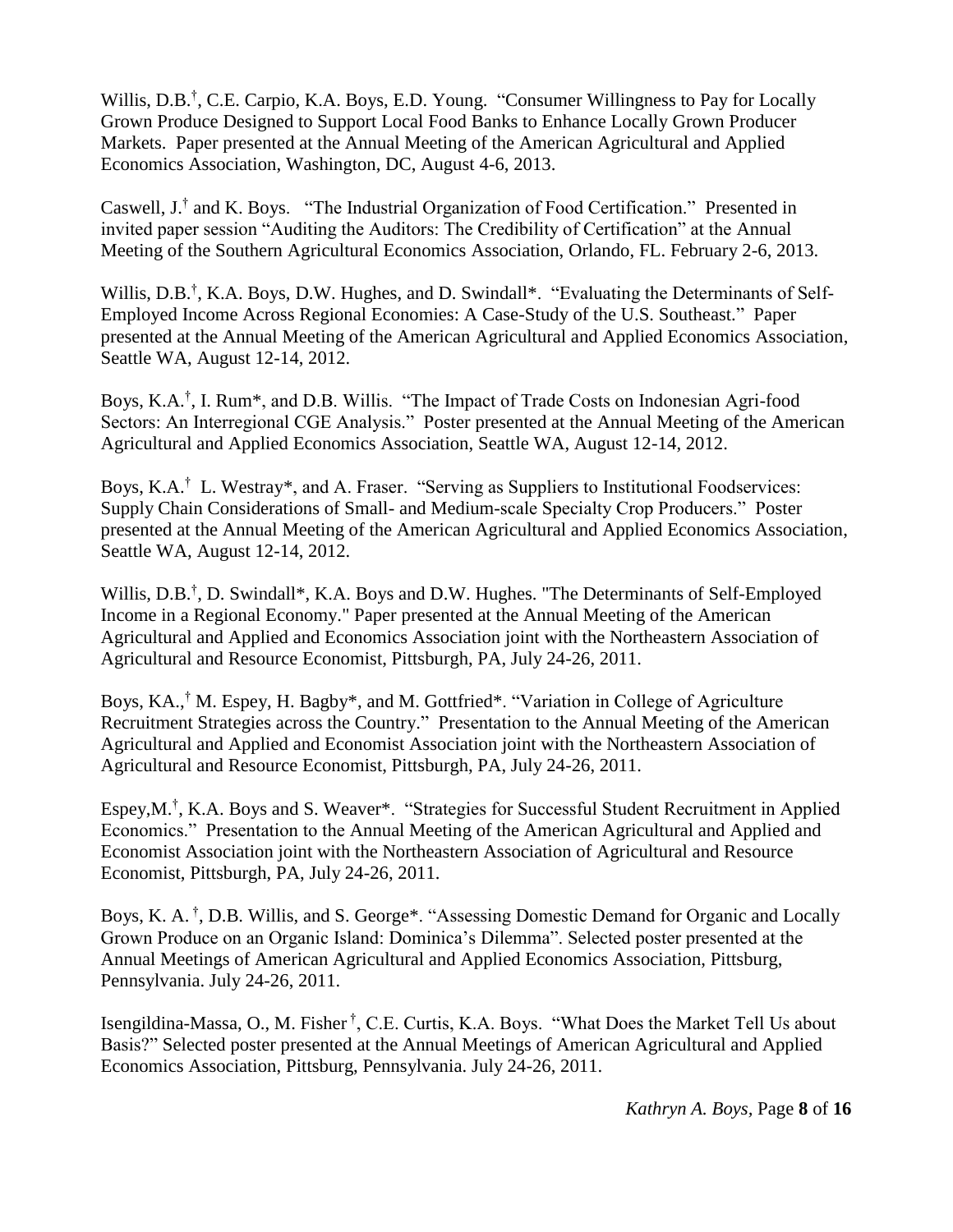Wilcock, A.<sup>†</sup> and K.A. Boys. "An Examination of Counterfeiting from the Perspective of Quality Management", Presentation to The 3rd Canadian Quality Congress, Winnipeg, MB, Canada, June 27-29, 2011.

Boys, K.A. and A.Wilcock † , The Future of ISO 9001: An Overview of Canadian Data, CAC/ISO TC176, Vancouver, B.C., June 2011.

Hughes, D. W.<sup>†</sup>, H. Crissy, K.A. Boys, and D. Swindall. "Use of LED Data Tools in Clemson University Outreach." Poster Presented at the U.S. Census Bureau's 12TH annual Local Employment Dynamics (LED) partnership workshop, Arlington, VA, March 9-10, 2011.

Hughes, D. W.<sup>†</sup>, H. Crissy, K.A. Boys, and D. Swindall. "Gussie Greene Technology Center: Making Technology Attractive for Low Income Children." Poster Presented at the National Association of Community Development Professionals (NACDEP) Annual Conference, Charleston, SC, March 7-9, 2011.

Swiger, C.<sup>†\*</sup>, K.A. Boys, J.L. Sharp, J. L., and D.W. Hughes, "Food Access in the Palmetto State: Identifying Potential Food Desert/Food Imbalance Areas in South Carolina," Southern Regional Science Association Annual Meeting, New Orleans, LA, 23-27 ( March, 2011).

A. Wilcock<sup>†</sup> and K.A. Boys. "Quality Management Systems: Integrating People and Processes in the ISO 9000 Series of Standards." The Second Canadian Quality Congress (CQC), Toronto Ontario, Canada, (August 2010).

K.A. Boys† and J.H. Grant. "ISO 14000 Standards: Voluntary Environmental Governance as a Trade Facilitation Strategy?", 2010 Agricultural & Applied Economics Association (AAEA), Canadian Agricultural Economics Society (CAES) and The Western Agricultural Economics Association (WAEA) Joint Annual Meeting, Denver, CO, (July 2010).

J.H. Grant† and K.A. Boys. "Agricultural Trade and the GATT/WTO: Does Membership Make a Difference?", 2009 International Agricultural Trade Research Consortium (IATRAC) Annual Meeting, Ft. Myers, FL, (December 2009).

K.A. Boys† and J.H. Grant. "ISO 9000 Standards: Implicit Barrier or Trade Facilitation Strategy," 2009 American Agricultural Economics Association (AAEA) & American Council of Consumer Interests (ACCI) Joint Annual Meeting, Milwaukee, WI, (July 2009).

J.H. Grant<sup>†</sup> and K.A. Boys. "Does the World Trade Organization Promote Trade? An Empirical Assessment of Agricultural and Non-agricultural Trade Flows", 2009 American Agricultural Economics Association (AAEA) & American Council of Consumer Interests (ACCI) Joint Annual Meeting, Milwaukee, WI, (July 2009).

K.A. Boys† and J.H. Grant. "ISO 9000 Standards: Implicit Barrier or Trade Facilitation Strategy," 2009 Canadian Agricultural Economics Society-Canadian Economics Association (CAES-CEA) Joint Annual Meeting, Toronto, Canada, (May 2009)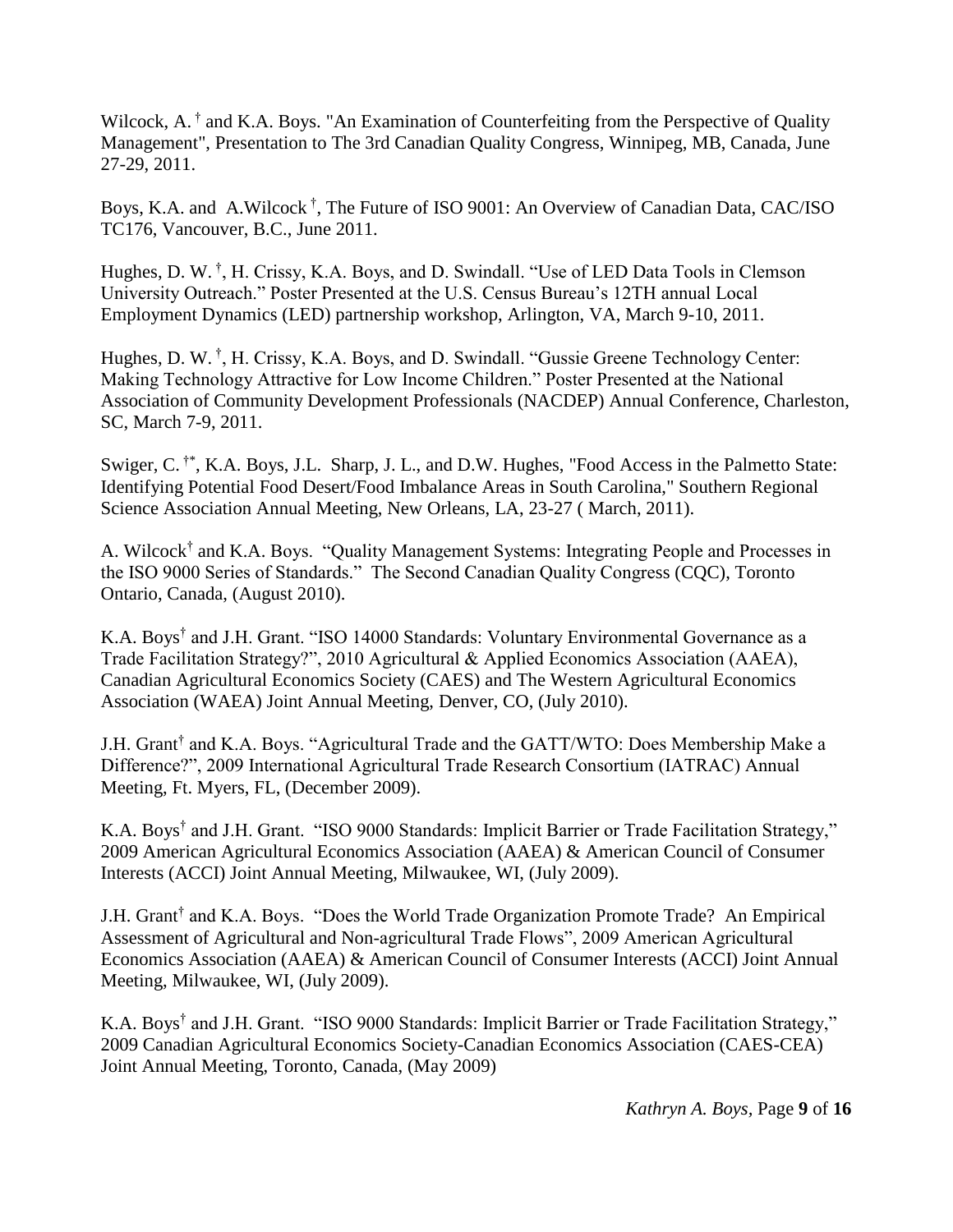P. Abbott<sup>†</sup>, K. Boys, P. Huong, F. Tarp, "Trade and Development in Vietnam: Exploring Investment Linkages," Symposium on Globalization and the Rural-Urban Divide, International Agricultural Trade Research Consortium (IATRC), Seoul, Korea, (June 29-July 1, 2008).

K.A. Boys and R.J.G.M Florax. 2007. Meta-Regression Estimates for CGE Models: A Case Study of Input Substitution Elasticities in Production Agriculture. Versions of this paper presented at:

- Tenth Annual Conference on Global Economic Analysis; West Lafayette, IN, June 2007
- American Agricultural Economics Association Annual Meeting; Portland, OR, July 2007
- International Colloquium for Meta-Analysis in Economics; Sønderborg, Denmark, Sept 2007

K.A. Boys† and K.A. Foster. 2005. Bias and Scale Effects of Government Payments. Paper presented at the American Agricultural Economics Association Annual Meeting, Providence, Rhode Island, July.

K.A. Boys† , N. Li, P.V. Preckel, A.P. Schinckel and K.A. Foster. 2005. Economic Replacement of a Heterogeneous Herd – Optimal Decisions Under Alternative Payment Schedules. Paper presented at the American Agricultural Economics Association Annual Meeting, Providence, Rhode Island, July.

K.A. Boys, A. Wilcock<sup>†</sup>, S. Karapetrovic and R. Goy. 2002. National Survey of ISO 9004 Usage. ISO 9500000 Technical Committee on Quality Management (ISO/TC 176) Meeting. Edmonton, Alberta

## *Extension and Outreach Presentations, Activities*

Boys, K.A. "Local Food Systems: Exploring Economic Impacts and Limits to Market Expansion". NC State Economist. October 2016.

Boys, K.A. "Packaging and Labelling for Consumer Impact and Compliance", Panel presentation to the 2016 Piedmont Grown Annual Conference, Raleigh, NC. March 10, 2016.

Boys, K.A. "An Introduction to Agricultural Economics", Presentation to the 2015 Center for Environmental Farming Systems Intern Training, Goldsboro, NC. June 18, 2015.

Boys, K.A. "Introduction to Basic Business Planning & Risk Management", Presentation to NC Local Food Systems for Extension Agents Course, Winston-Salem, NC. March 25, 2015.

Panel Discussion Participant: "Making the Case for the Economics (and Triple Bottom Line) of Local Foods", Presentation to NC Local Food Systems for Extension Agents Course, Winston-Salem, NC. March 25, 2015.

Boys, K. "Fostering Afghanistan's Agribusiness Sector Development". South Carolina National Guard AgriBusiness Development Team Training. Hosted by Clemson University – Public Service and Agriculture. Presented: August 2012, January 2012, September 2009.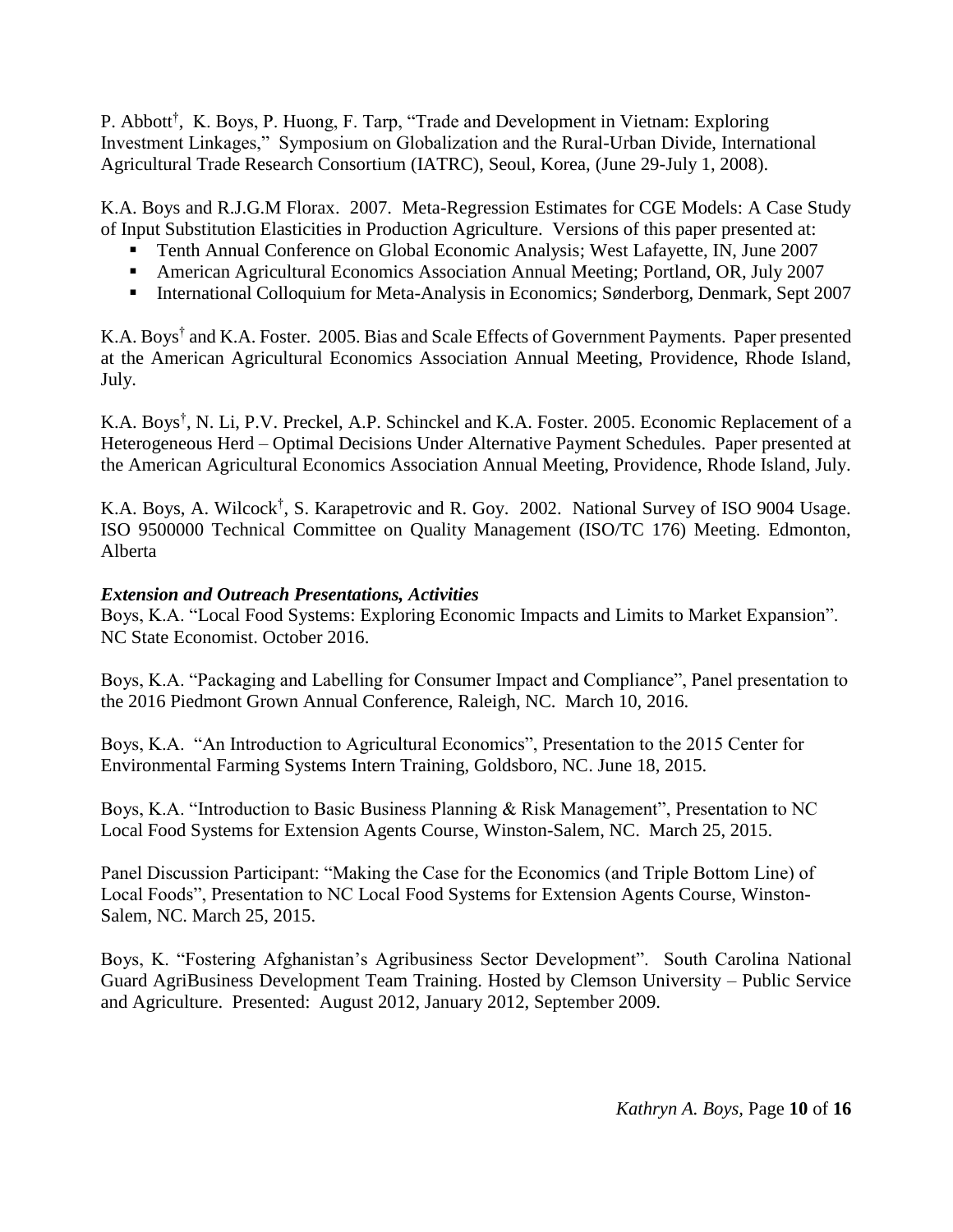Boys, K. 2010. Service-Learning As A Springboard to Research Grants and Publications – Invited Discussant. Clemson University – Office of Teaching Effectiveness and Innovation. Clemson, SC, November.

Lamie, R.D.\*, E. Barham\*, and K.A. Boys. 2010. Feasibility Assessment of Developing and Maintaining an eXtension Community of Practice to Support the American Origin Products Initiative; USDA and Industry Working Group for American Origin Products; USDA-AMS; Washington, DC. 23 September, 2010.

Boys, K. 2003. Engaging and Motivating Student Leaders – Invited Discussant. Annual conference of Student Leaders Interacting and Collaborating. Guelph, ON, June.

Boys, K. Financial Management in Post-Secondary Student Organizations – Invited Presenter. 1996. Annual conference of Student Leaders Interacting and Collaborating, Guelph, ON, June.

### *Other Research Publications and Symposium Contributions*

Caffarelli, P., G. Ferreira, G. Groover and K. Boys. "Off-Farm Grain Stocks and Capacity in Virginia." Virginia Tech - Farm Business Management Update, February 2014. Available online at:<http://news.cals.vt.edu/fbm-update/2014/02/05/off-farm-grain-stocks-and-capacity-in-virginia/>

Caffarelli, P., G. Ferreira, G. Groover and K. Boys. "Virginia's Grain "Imports" by Rail: A Summary." Virginia Tech - Farm Business Management Update, August 2013. Available online at:<http://news.cals.vt.edu/fbm-update/2013/08/07/virginias-grain-imports-by-rail-a-summary/>

Caffarelli, P., G. Ferreira, G. Groover and K. Boys. "An Introductory Look at Rail and Commercial Grain Facilities in Virginia" Virginia Tech - Farm Business Management Update, June 2013. Available online at:<http://news.cals.vt.edu/fbm-update/2013/06/10/figuratively-speaking/>

Schinckel, A., P. Preckel, B. Richert, K. Foster, N. Li, K. Boys, J. Hubbs, and D. Canchi, "Pork Production Systems Analyses, Current Status and Future Potential," Proceedings of PIC International Thinking Forward Symposium, p. 56, Nashville, TN. May 2008.

# **AWARDS, FELLOWSHIPS & HONORS (SELECTED)**

| 2018      | Highly Commended Paper Award for 2017, International Journal of Agribusiness in    |
|-----------|------------------------------------------------------------------------------------|
|           | Developing and Emerging Economies (with A. Wilcock)                                |
| 2015      | Highly Commended Paper Award for 2014, <i>International Journal of Quality and</i> |
|           | Reliability Management (with A. Wilcock)                                           |
| 2014      | Distinguished Policy Contribution Award for 2012 - European Association of         |
|           | Agricultural Economics (EAAE; with J. Grant)                                       |
| 2014      | Outstanding Faculty Member for 2013-2014; Awarded by the Virginia Tech             |
|           | <b>Agricultural Economics Club</b>                                                 |
| 2013      | Honorable Mention for Outstanding American Journal of Agricultural Economics       |
|           | Article Award (with J. Grant).                                                     |
| 2012-2013 | New Faculty/Early Career Teaching Certificate Program, Virginia Tech (Selective    |
|           | Admission)                                                                         |
| 2012      | AAEA, Sylvia Lane Mentor Fellowship                                                |
|           |                                                                                    |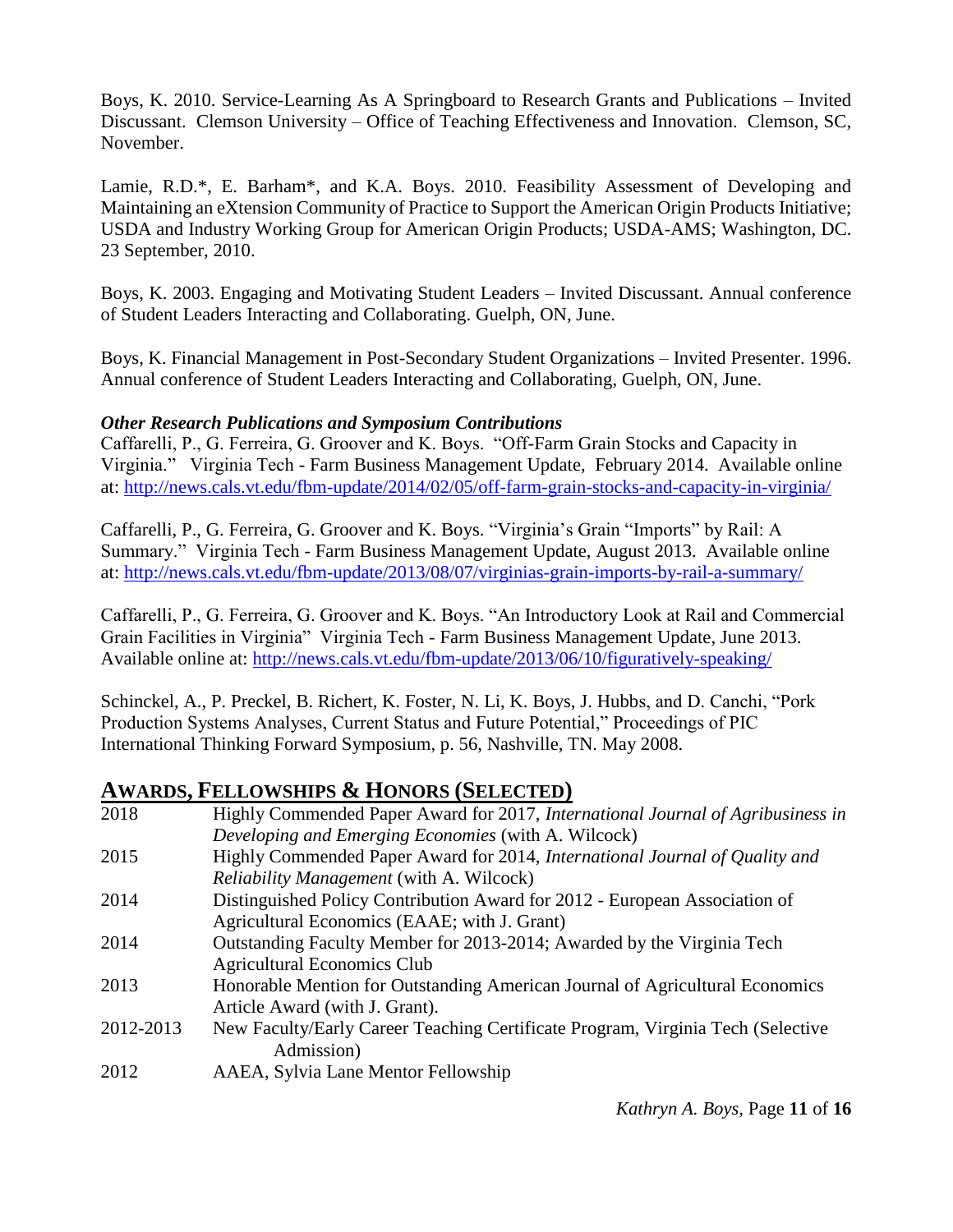| 2010-2011 | <b>Clemson University Service Alliance Faculty Fellow</b>                |
|-----------|--------------------------------------------------------------------------|
| 2010      | Applied Economics and Agribusiness Association Faculty Award (Awarded by |
|           | <b>Clemson Student Group)</b>                                            |
| 2009      | Outstanding Doctoral Dissertation (2008), Department of Agricultural     |
|           | Economics, Purdue University                                             |
| 2006      | Yale-ICRISAT USAID Linkage Internship Program                            |
| 2006      | Bisland Dissertation Fellowship, Purdue University                       |
| 2006      | Gamma Sigma Delta, Honor Society                                         |
|           |                                                                          |

# **SPONSORED RESEARCH**

*Funded*

Product Liability and Product Contamination Insurance: Improving Food Safety, Ensuring Market Access, and Boosting Profitability for Specialty Crop Producers. Principal Investigator. USDA-NIFA. \$499,079. 04/15/2018-10/14/2022.

Connecting NC Agriculture and Healthcare: A Nutrition Education Fruit and Vegetable Prescription Program to Support Healthier Diets and Local Farmer. Stage II Inter-Institutional Planning Grant (IPG), UNC General Administration. Project Lead, UNC; NCSU is a collaborating institution. \$72,500 (NCSU subcontract \$15,996). Collaborator. 09/2017-09/2019.

A Supply Chain Approach to Finding Win-Win Sustainable Solutions for Edible but Unharvested Produce. Southern Sustainable Agriculture Research and Education (S-SARE). \$219,971 Co-PI 04/01/2017-03/31/2019

Persistence of *Salmonella enterica* and *Listeria monocytogenes* in Agricultural Soils: Focus on Bio-Mitigation Strategies to Expedite Replanting of Leafy Greens and Melons. Co-Investigator. USDA-NIFA \$115,702.01. 01/01/2016-12/31-2018.

Southern Training, Education, Extension, Outreach and Technical Assistance Center to Enhance Produce Safety. Co-Investigator. USDA-NIFA \$65,770. 09/15/2015-09/04/2018.

Contemporary Organic Policy: Implications for Food and Ingredient Markets and Trade. USDA NIFA-AFRI – Agriculture and Rural Communities: Markets and Trade. Co-PI with N. Hooker. \$494,547. 1/1/2015-2/13/2019.

An Evaluation of Firm and Contract Characteristics Valued By Supply Chain Partners in Specialty Crops Marketing Channels. USDA AMS FSMIP. Principal Investigator. \$39,581. 09/30/2013- 8/31/2016.

Firm Penalties for Foodborne Illness Events: Revisiting Jury Decisions in Personal Injury Lawsuits. USDA ERS Food Economics Division, Co-Op Proposal. Principal Investigator with M. Ollinger and L. Geyer. \$25,000. 09/01/2013-8/31/2016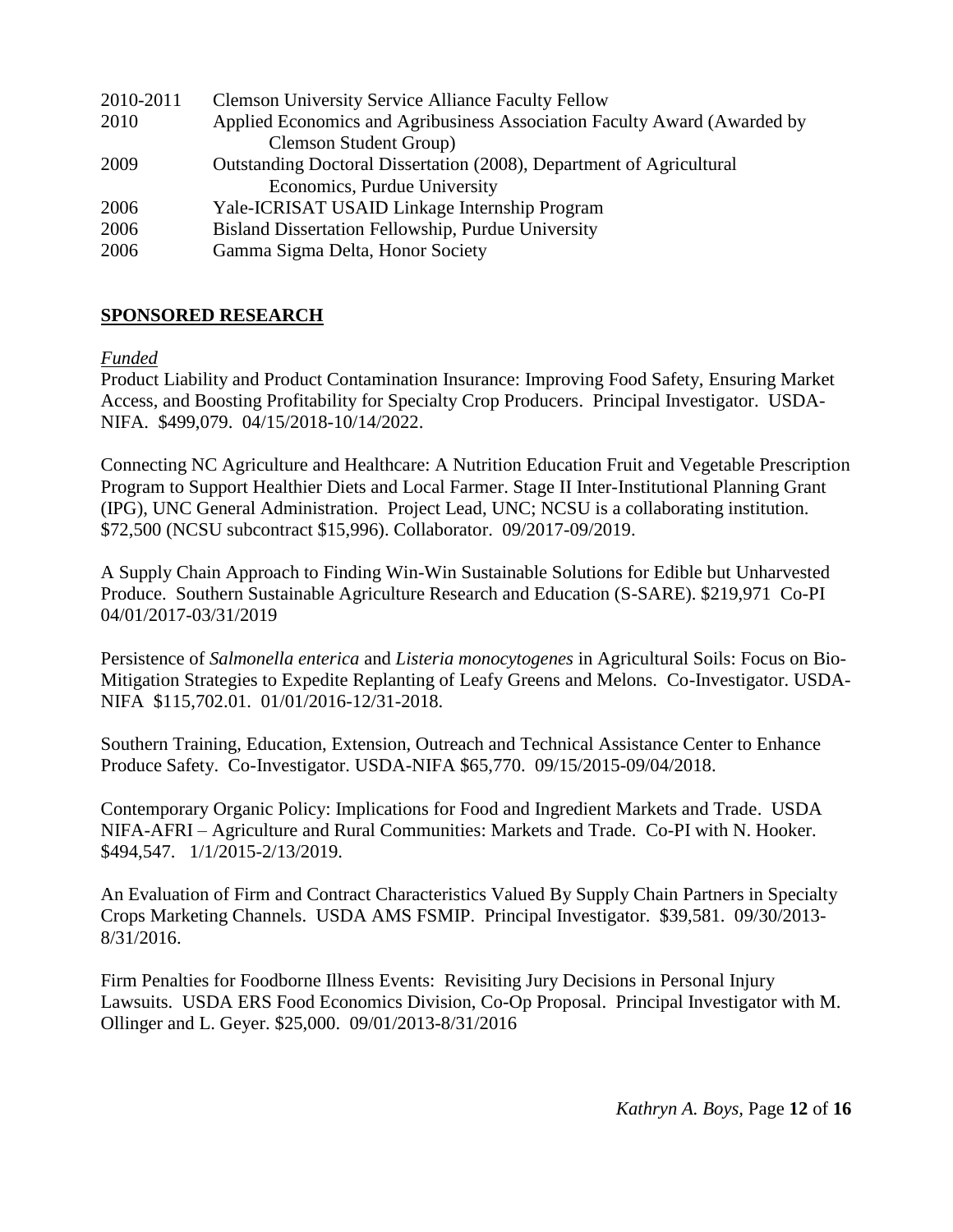The Market for Food Safety Audits and the Safety of Imported Food Products. USDA ERS Food Economics Division, Co-Op Proposal. J. Caswell (PI) and S. Hoffman. \$25,000. 10/01/2013- 12/31/2015.

"Creating a Culture of Conservation from Farm-to-Table for Water Quality", Valley Conservation Authority. Co-Investigator; Lead by E. Bendfeldt. \$35,470 (\$18,493), 04/01/2013 to 03/01/2014

Virginia Tech Integrated Internal Competitive Grants Program, "Shaping Virginia's Agribusiness Education, Research, and Extension Programs: A Direct Needs Assessment of Agricultural Sector Stakeholders." Co-Investigator, with G. Groover, G. Ferreira, and K. Morgan. \$18,269, 5/01/2013 to 4/31/2014.

"Growing the Future of Local Feedstock Production & Utilization for Smithfield Foods", Subcontract from Virginia Tech Dept. of Crop and Soil Environmental Sciences. Co-Investigator, \$135,000 (\$20,250) 5/14/2012 to 3/31/2017.

"Building Capacity to Control Viral Food-borne Disease: A Transitional, Multi-Disciplinary Approach", USDA NIFA AFRI Food Safety Coordinated Agriculture Project (CAP): A Focus on Norovirses; Sub-contract from North Carolina State University, Co-Investigator, \$2,433,746 (\$375,742) 7/1/2011 to 6/30/2016.

"Traceability in Specialty Crop Production and Supply Chains: Distilling a Research and Extension Agenda," Southern Region - Sustainable Agricultural Research and Education (SARE) - Planning Grant. Principal Investigator, \$33,000. 7/1/2010 to 12/30/2012.

"Barnwell County: Agribusiness Strategic Plan with an Emphasis on Industrial Park Development sponsored by Lower Savannah Council of Governments, Co-Investigator, \$74,170 (14,835), 5/15/2011 to 9/30/2011.

"Bridging Specialty Crop Producers and Institutional Food Purchasers: Distilling a Research and Extension Agenda in Support of Local Food Systems in the Southeast," US Department of Agriculture – Specialty Crops Research Initiative (SCRI) - Planning Grant, Principal Investigator, \$48,947, (2009-2011).

"South Carolina Agribusiness Development Team for Afghanistan Training," South Carolina National Guard. Co-Investigator, \$48,000, (\$3,700). August 17<sup>th</sup>-September 30, 2009.

# **OTHER SPONSORED ACTIVITY**

Professional Experience Program (PEP)

NCSU Provost funding to support undergraduate student research; (\$4000-\$6000/academic year; 2016/17-2018/19)

Travel and Insurance Grant, Clemson University Service Alliance, \$600 (Spring 2011) Citizens and Scholars Mini-Grant, Clemson University Service Alliance, \$3,489 (Fall 2009).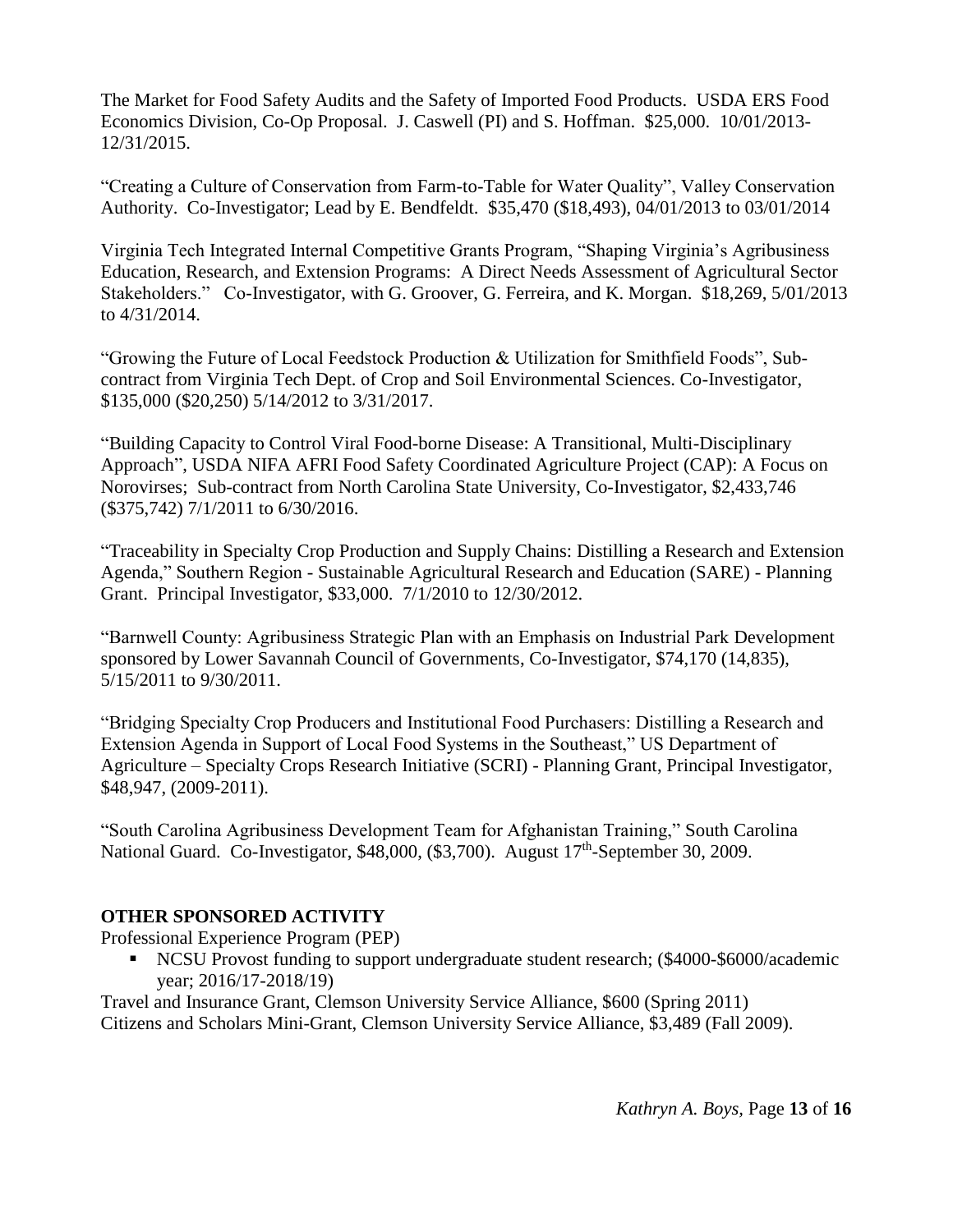# **TEACHING AND ADVISING**

### **COURSES TAUGHT**

| $Ph.D.$ :                                                                  |                            |
|----------------------------------------------------------------------------|----------------------------|
| Field Course: Community & Regional Economic Development (APEC 832)         | Clemson                    |
| Graduate/Undergraduate:                                                    |                            |
| International Economics (ECG 548)                                          | <b>NC State University</b> |
| Food Policy and Law (ARE 495/ECG 590)                                      | <b>NC State University</b> |
| Regional Impact Analysis (APEC/CRD 411/611)                                | <b>Clemson</b>             |
| Developing Linkages for a Sustainable Food System (APEC 494/899, FDSC 450) | Clemson                    |
| Undergraduate:                                                             |                            |
| International Agricultural Trade (ARE 448; First Offering Spring 2019)     | NC State University        |
| Agribusiness Marketing (ARE 312)                                           | <b>NC State University</b> |
| Advanced Agricultural Marketing (AAEC 4514)                                | Virginia Tech              |
| Marketing Agricultural Products (AAEC 3504)                                | Virginia Tech              |
| Foundations in Agribusiness (AAEC 2434)                                    | Virginia Tech              |
| The Economics of Agricultural Marketing (APEC 309)                         | <b>Clemson</b>             |
| Marketing Academic Programs (APEC 494, Creative Inquiry)                   | Clemson                    |

## **GRADUATE STUDENT ADVISING**

|                                                                                | Master's<br>Capstone Project <sup>a</sup> | Master's Thesis<br>(M.S., M.A) | Ph.D |  |
|--------------------------------------------------------------------------------|-------------------------------------------|--------------------------------|------|--|
| Completed Students, Major or Co-Major Advisor                                  |                                           |                                |      |  |
| Completed Students, Committee Member                                           |                                           |                                | 13   |  |
| Current Students, Major or Co-Major Advisor                                    |                                           |                                | 4    |  |
| <b>Current Students, Committee Member</b>                                      |                                           |                                |      |  |
| <sup>a</sup> Predominantly students in NCSU's Master of International Studies. |                                           |                                |      |  |

## **UNDERGRADUATE STUDENT ADVISING, MENTORING**

2015- Undergraduate Student Research Supervisor, Mentor

- Advisor for a multidisciplinary group of undergraduate students (3-5 annually) who are contributing to applied economics and/or agri-food policy research.
- Participation of several students is financially supported through the NCSU Provost Professional Experience Program (PEP Program) which is designed to provide undergraduate students an opportunity to engage in faculty research.
- Some students from this group opt to share their research findings through the NCSU Undergraduate Research and Creativity Symposium (2 students in Spring 2018)
- 2014 Academic advisor; ~15 students, Dept. of Agricultural and Resource Economics, NC State
- 2011-2012 Assistant advisor of the Virginia Tech's team participating on the The National Agri-Marketing Association's (NAMA) Marketing Competition in Kansas City, Missouri.
- 2010-2011 Academic advisor, 18 undergraduate students; Dept. of Applied Economics and Statistics, Clemson University.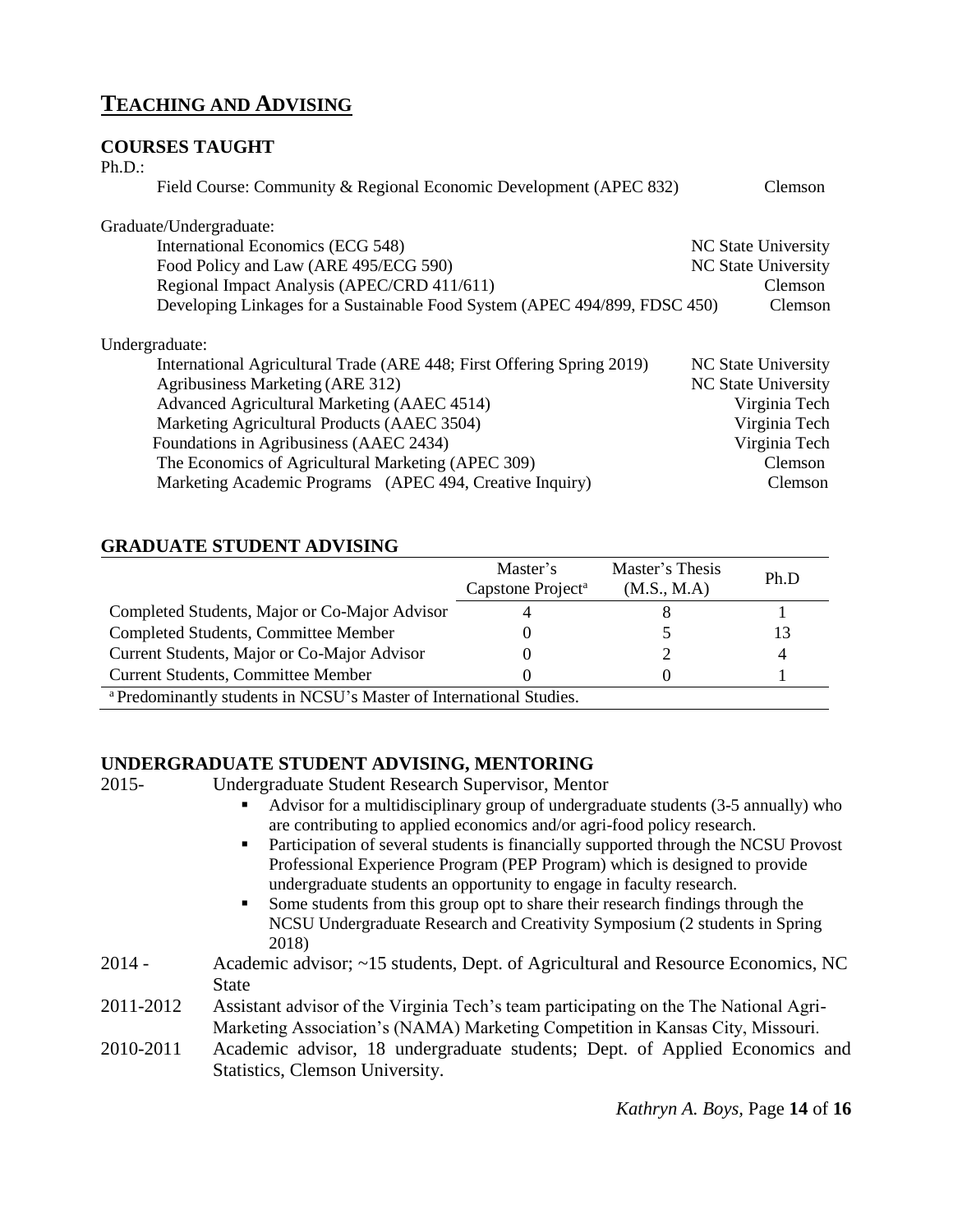# **SPECIALIZED TRAINING & PROFESSIONAL DEVELOPMENT**

| $2018 -$  | Agricultural Leadership Learning Institute (ALLI), Faculty Program (Ongoing)     |
|-----------|----------------------------------------------------------------------------------|
| $2018 -$  | Certificate of Reflective Teaching, North Carolina State University (Ongoing)    |
| 2017      | Food Safety Modernization Act – Foreign Supplier Verification                    |
| 2012-2013 | Teaching Certificate Program: New Faculty/Early Career Teaching Certificate,     |
|           | Virginia Tech                                                                    |
| 2006      | Intensive Course: 'International Trade and Economic Development: Exploring the   |
|           | Linkages'; University of Copenhagen, Department of Economics                     |
| 2002      | Intensive Course: 'Environmental Labeling: Understanding the Requirements of ISO |
|           | 14021; Canadian Standards Association                                            |

# **PROFESSIONAL SERVICE**

*Grant Review Service:* 

- USDA AMS Local Food Promotion Program. Panel Member. 2018.
- USDA NIFA, Organic Agriculture Research and Extension Initiative (OREI). Panel Member. 2015.
- USDA NIFA Small Business Innovation Research Program Small and Mid-Size Farms, ad hoc reviewer
- NSF Doctoral Dissertation Research Awards, ad hoc reviewer
- NBER NSF Economics Program, ad hoc reviewer

#### *Editorial Service:*

- Member: Editorial Board Journal of Food Products Marketing. 2017-
- Member: Editorial Review Board Choices Magazine. 2015-
- Co-Editor: Australian Journal of Agricultural Economics, Special Issue on Food Fraud. 2017 o Anticipated Publication, Feb. 2019
- Co-Editor: Choices, Theme Issue on Food Waste, 2017
	- o Anticipated Publication, March 2019

*Agricultural and Applied Economics Association (AAEA):* 

- Food Safety and Nutrition Section, Member at Large, 2018-2020
- Topic Co-Leader for Selected Paper submissions for the Food and Agricultural Marketing Section, 2018 -2020
- Topic Co-Leader for Selected Paper submissions for the AAEA International Trade section: 2013, 2014
- Reviewer for Selected Paper abstract submissions for the AAEA Annual meeting for the following sections:
	- Teaching, Learning, and Communications Section 2009
	- International Section  $-2010$ , 2011
	- Food and Agricultural Policy Analysis 2015, 2016, 2017
	- Food and Agricultural Marketing Section 2016, 2017, 2018
	- Applied Economics and Management 2018

### *Professional Groups:*

USDA CSREES NC-1030- Family Firms and Policy Research Working Group (2009-2015); Secretary, 2014-2015.

USDA CSREES S1050/S1067 – Specialty Crops and Food Systems: Exploring Markets, Supply Chains and Policy Dimensions (2015-